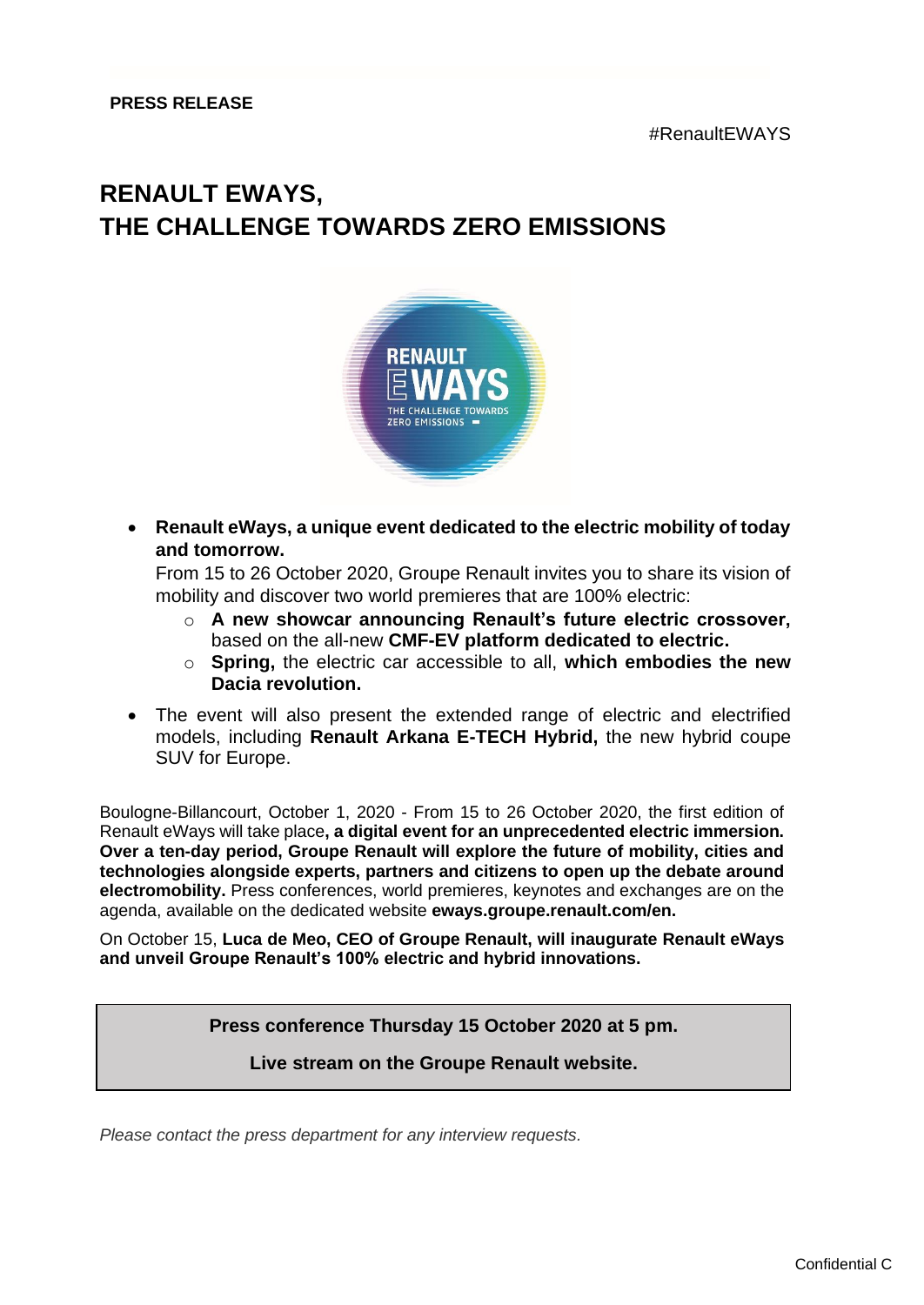## **VISIT THE RENAULT EWAYS WEBSITE TO DISCOVER THE PROGRAMME AND REGISTER FOR DIGITAL SESSIONS.**

 $\lim_{n\to\infty} \quad \Rightarrow \quad$ 

<https://easyelectriclife.groupe.renault.com/en/eways/>



DISCOVER THE DIGITAL SCHEDULE Priday<br>16 October Hireday<br>Williams Torstey<br>20 October 08:00 10:00 - 10:15 13:30 PRESS CO ROUND TABLE<br>Q6A session<br>- Zity case / el<br>carsharing: at NEW VEHICLES'<br>PRESENTATION (PRESS<br>ONLY)



WHO ARE THE SPEAKERS? Disc ays Speakers